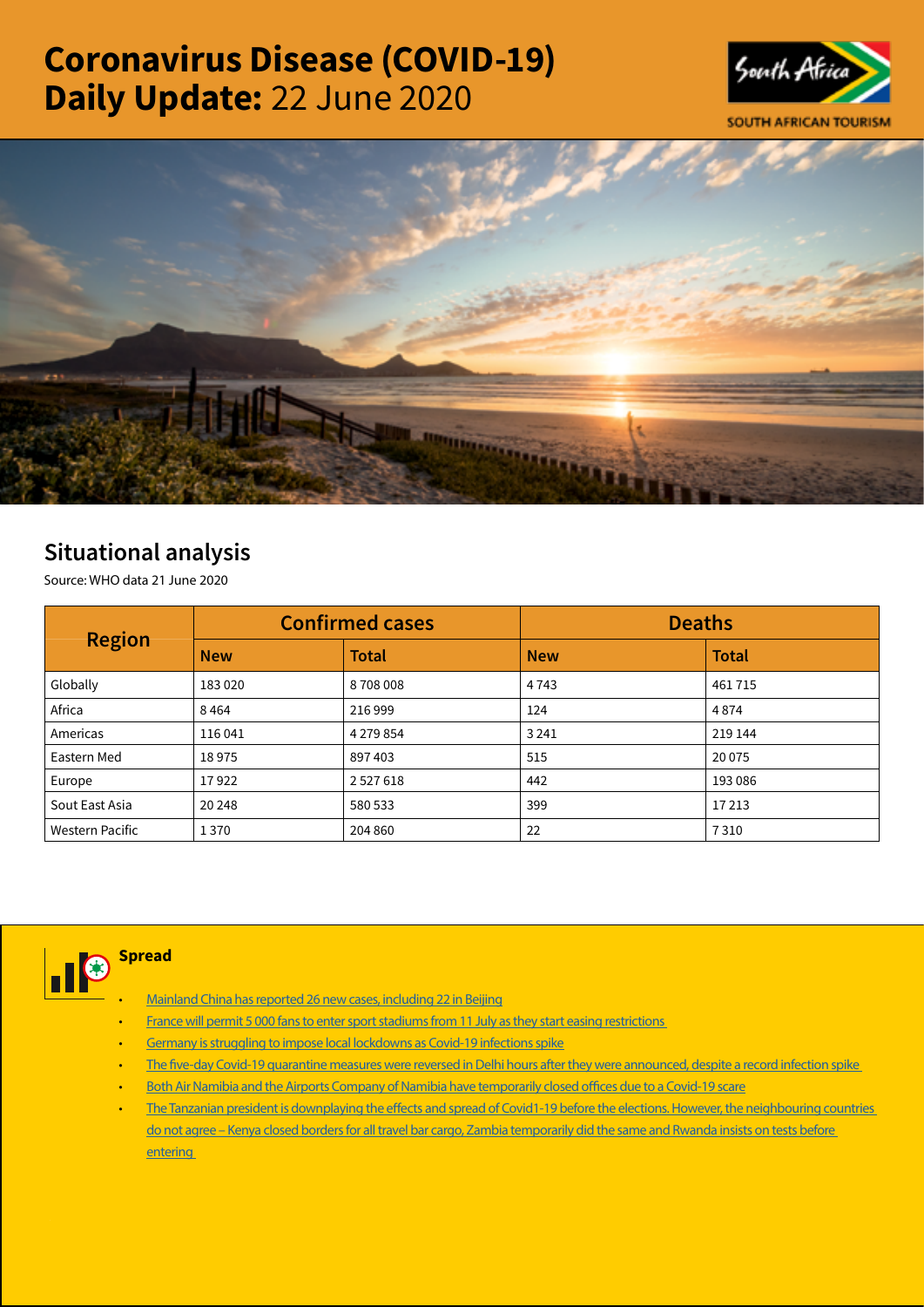# South Africa:



| <b>Date</b> | <b>Tests</b>  | <b>Negative</b> | <b>Positive</b> | <b>Deaths</b> | $\frac{9}{6}$ +/<br><b>Tests</b> | % test/Pop<br>(58780000) | <b>Fatality Rate</b><br>(Deaths/<br>Pos) | Recover-<br>ies | <b>Recovery Rate</b><br>% (Rec/Pos) |
|-------------|---------------|-----------------|-----------------|---------------|----------------------------------|--------------------------|------------------------------------------|-----------------|-------------------------------------|
| 15 June     | 1 148 933     | 1 075 400       | 73 533          | 1568          | 6,4                              | 1,95                     | 2,13                                     | 39867           | 54                                  |
| 16 June     | 1 172 513     | 1 0 9 6 1 7 9   | 76334           | 1625          | 6,51                             | 1,99                     | 2,13                                     | 42 063          | 55                                  |
| 17 June     | 1 200 7 36    | 1 1 2 0 3 2 4   | 80412           | 1674          | 6,7                              | 2,04                     | 2,08                                     | 44 3 31         | 55                                  |
| 18 June     | 1 2 2 8 0 9 8 | 1 144 208       | 83890           | 1737          | 6,83                             | 2,09                     | 2,07                                     | 44 9 20         | 54                                  |
| 19 June     | 1 260 434     | 1 172 719       | 87 715          | 1831          | 6.96                             | 2,14                     | 2,09                                     | 47825           | 55                                  |
| 20 June     | 1 293 608     | 200 927         | 92 681          | 1877          | 7,16                             | 2,2                      | 2,03                                     | 50 3 26         | 54                                  |
| 21 June     | 1 3 2 8 0 6 0 | 230 758         | 97 032          | 1930          | 7,33                             | 2,26                     | 1,98                                     | 51 608          | 53                                  |

Visit: [www.sacoronavirus.co.za](http://www.sacoronavirus.co.za) for the latest updates. SA Tourism will make updates available on [www.southafrica.net.](http://www.southafrica.net)

#### SOUTH AFRICA NEWS

# TOURISM RELATED ARTICLES

- Government eased lockdown to stave off economic 'massacre' in tourism sector President Cyril Ramaphosa's announcement of [the reopening of a range of businesses this week followed warnings of a major jobs bloodbath in the stricken tourism industry.](https://www.timeslive.co.za/sunday-times/news/2020-06-21-covid-19-lockdown-massacre-fears-led-to-reopening/)
- Booze and flight rules will kill us, say tourism players Gambling and eating out will never be the same, but operators say flight and alcohol restrictions are the big problems
- [Government needs to do more to ease financial plight of small companies More than 500 000 more people will be able to](https://www.iol.co.za/business-report/economy/government-needs-to-do-more-to-ease-financial-plight-of-small-companies-49662916)  [return to work soon following the government decision to ease lockdown restrictions](https://www.iol.co.za/business-report/economy/government-needs-to-do-more-to-ease-financial-plight-of-small-companies-49662916)
- [Liquidating SA Express would end the dreams of many pilot writes to Ramaphosa](https://www.iol.co.za/business-report/economy/government-needs-to-do-more-to-ease-financial-plight-of-small-companies-49662916)
- [Acsa to slash capex budget by 95% A further blow for the construction sector](https://www.moneyweb.co.za/news/companies-and-deals/acsa-to-slash-capex-budget-by-95/)
- [UPDATE | Tsogo to take over Mount Grace, Durban's Edward after Marriott ditches the hotels After the US hotel giant Marriott](https://www.businessinsider.co.za/marriott-withdraws-from-three-hotels-2020-6)  [announced that it will stop operating three hotels - the Mount Grace in Magaliesburg, the Edward in Durban and the Protea](https://www.businessinsider.co.za/marriott-withdraws-from-three-hotels-2020-6)  [Hotel Hazyview in Mpumalanga - Tsogo Sun said it will take over the hotels. It expects to reopen the hotels within 18 months](https://www.businessinsider.co.za/marriott-withdraws-from-three-hotels-2020-6)
- [Is former top airline exec a sucker for punishment? Gidon Novick, ex-Comair CEO, knows the airline industry. So, given that it's](https://www.thesouthafrican.com/travel/is-former-top-airline-exec-a-sucker-for-punishment/)  a war zone right now, why doesn't he rather stay away?